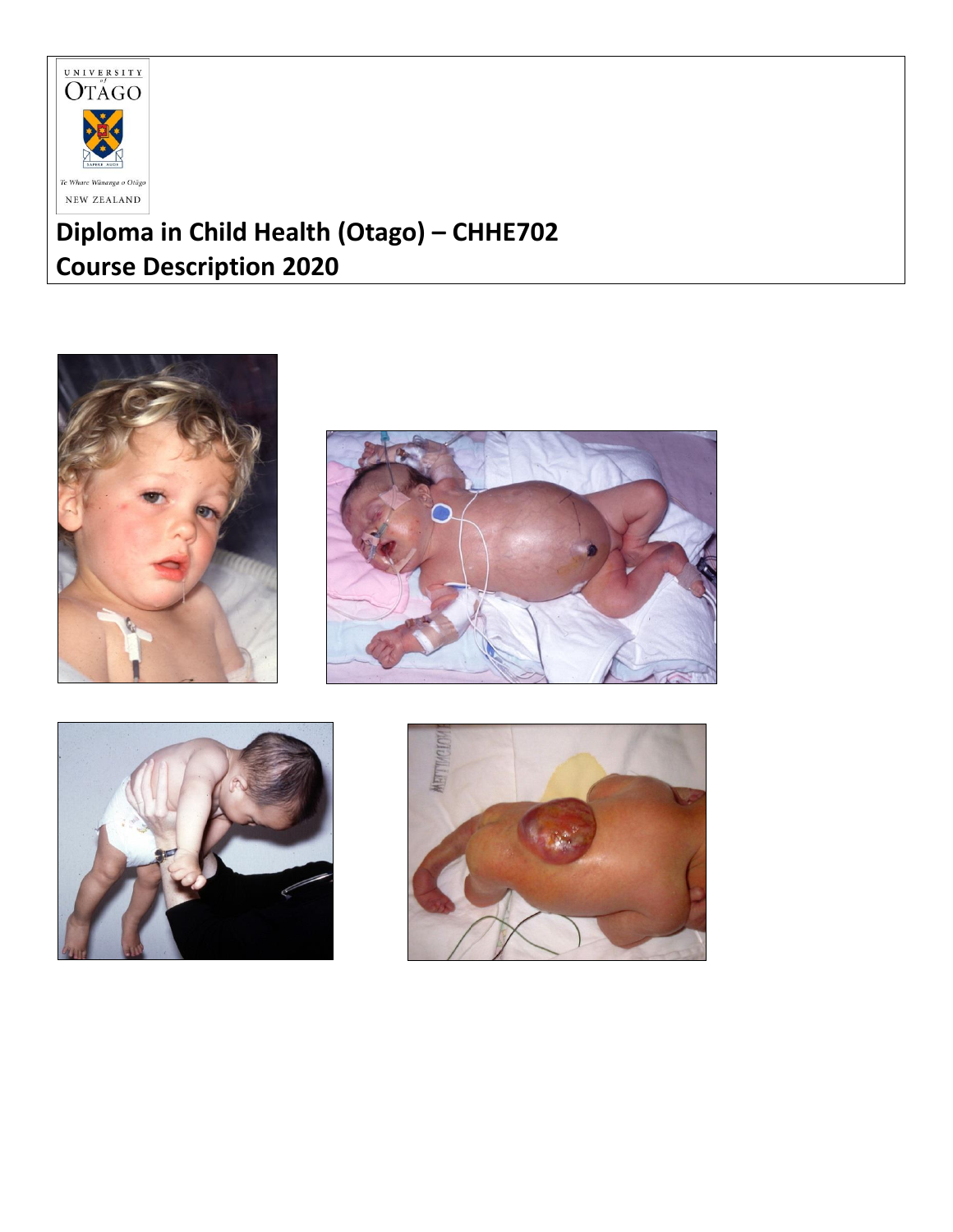# **Introduction**

The DCH comprises two papers; the **CHHE 701** (Community Child Health) and **CHHE 702** (Clinical attachment in Paediatrics)

**The (CHHE) 702 course** is available twice a year, in January/February and June/July. This is to allow doctors whose exposure to paediatrics is limited to six months, such as house surgeons in certain hospitals for example, to also take part. Some doctors planning a career in general practice may also wish to sit another diploma such as the Diploma in Obstetrics during the other six months. In spite of this, the course is fairly intensive, and we would recommend you try to obtain at least a year's experience in paediatrics during the time you aim to complete this paper and the CHHE701 (community paper). NB completing the 701 and 702 papers in six months is no longer allowed by University of Otago, so you will need to set aside a minimum of a year to complete this course.

#### NB Please also note: You must be doing full-time paediatrics during the whole time you are enrolled in the CHHE702 course

The DCH 702 is aimed at doctors planning a career in general practice or emergency medicine etc., where they expect to have to deal with common medical problemsin children and wish to gain some extra expertise in this area. It also serves as an excellent introduction for doctors planning a career in paediatrics, both hospital and community-based. The 701 paper can be cross-credited to the community component of the FRACP Paediatrics Diploma if you are beyond PGY2. The 702 examination often helps junior doctors decide whether they wish to proceed to the FRACP (Paeds) course afterwards and provides valuable practical experience in being assessed whilst doing a clinical examination on a child with abnormal clinical signs!

## **A. The teaching programme**

Teaching for the 702 paper is in five parts:

#### **1. Local tutorials**

It is not possible to deliver distant-taught tutorialsfor all the common problems seen in paediatric practice. **We rely on your local centres to give you teaching on the common conditions seen in childhood.** Each centre has a designated supervising DCH paediatrician who is responsible for ensuring these tutorials are given in **protected time**, as well as being responsible for organising the teaching of clinical skills. 'Protected time' means you are not rostered on for acutes at that time.

The teaching topics we hope will be covered are based on common problems encountered by junior doctors such as the breathless child, the child with a stridor, the child with painful urination, the baby born too big, etc. Tutorials are generally held once a week and the list of recommended topics should be covered within a six-month time frame. An example timetable from Wellington is on Moodle.

**Note**: A lot of the problems you will be examined on will only normally be seen in out-patients; paediatrics is becoming a very much outpatient-based specialty and *you must make sure you get to see as many outpatients as possible!*

I will be sending out feedback forms for local supervisors to gauge student performance and experience prior to each final exam. NB your DCH supervisor may not be the best person to provide this feedback- this should be a senior clinical colleague who has dealt with you a lot during the attachment.

#### **2. Distant-taught tutorials\***

Topics covering important but less commonly seen conditions, where the topic may be confusing or where expertise is not available in all centres will be taught by means of web-based teleconferences using Zoom, generally from **5.30pm to 6.30pm on Monday and Wednesday evenings**.

Some written material will also be circulated to candidates at the start of the course and both are regularly updated. Teaching is provided by consultant teaching staff from the University of Otago and beyond.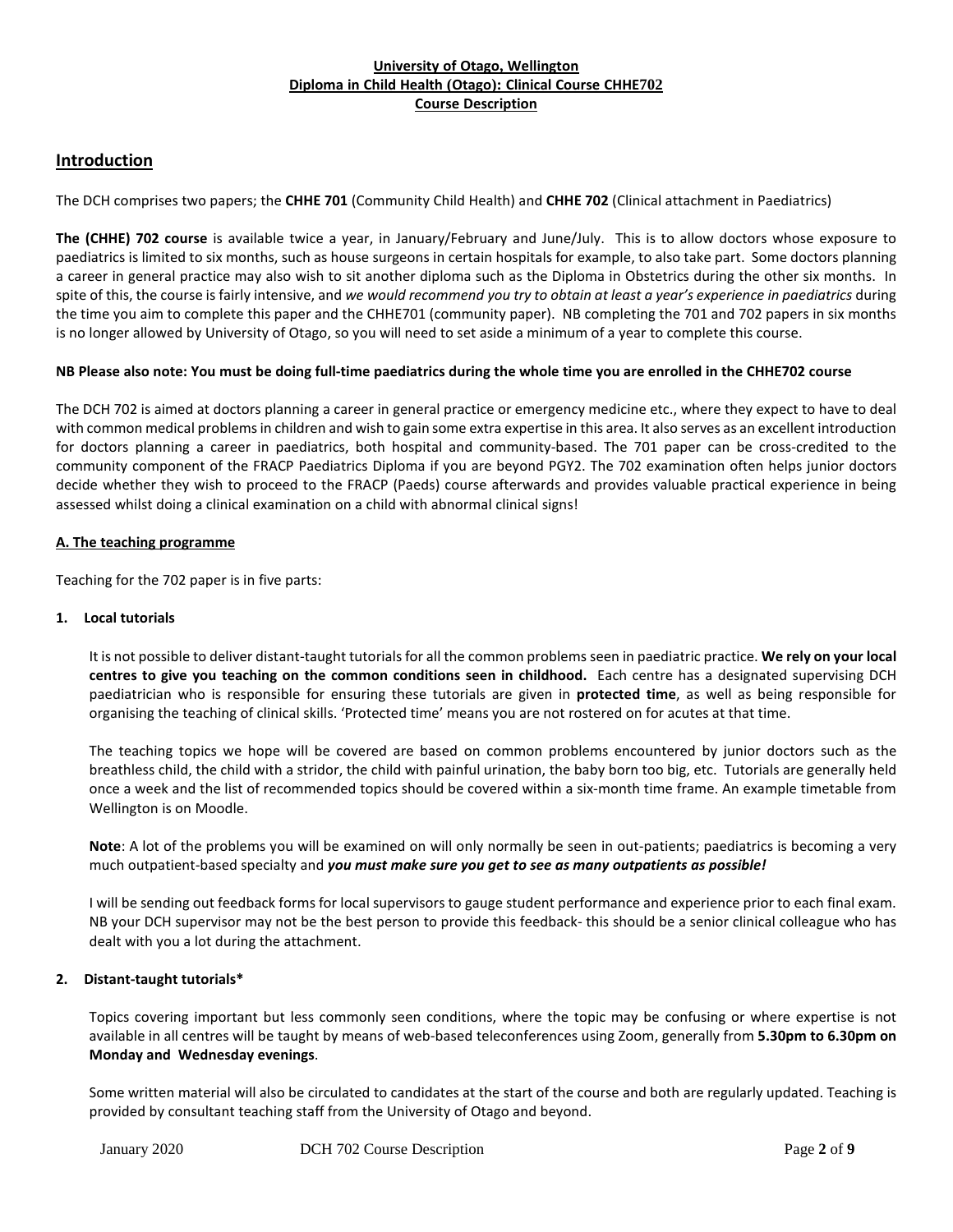NB IMPORTANT: **YOU MUST ATTEND distant-taught tutorials.** DCH 702 is largely distance-taught and this is a core part of this course. If you are rostered on you must either get your roster changed or arrange for someone else to cover. Your hospital is paid lots of money for you to do the DCH and that is partially to allow for the time you spend doing tutorials rather than seeing patients

If you absolutely cannot attend due to emergencies please advise Meena administrator [\(paediatrics.uow@otago.ac.nz\)](mailto:paediatrics.uow@otago.ac.nz). If you miss more than 3 distant taught sessions we reserve the right to not grant you permission to sit the exam at the end. Although sessions are recorded we believe attendance live is essential for the DCH 702 course

# **\*See comments re: internet live teaching (page 5 below)**

## **3. MCQ teaching**

MCQ questions of the type you are likely to encounter in the exam are on Moodle with possible correct answers and an approach to answering MCQs in general provided on Moodle (password needed for suggested answers- this will be made available to you in the month before the written exam- see Meena's introductory email sent to you in January/June).

## **4. Clinical skills teaching**

- a) Systems Examination. Candidates are expected to have reached a level of skill in examining children **well beyond** that expected for final year medical students. They are expected to be able to detect and interpret abnormalities such as heart murmurs, enlarged livers and spleens, abnormal muscle tone and weakness, chest signs, etc., and to demonstrate a systematic, efficient, confident and gentle approach to examining children. Candidates should be able to examine any system in a child of any age. They will be expected to be able to put together their examination findings and formulate a likely diagnostic label. They will be expected to suggest appropriate investigations and to interpret common investigations such as x-rays, blood tests, growth charts and ECGs. They are not expected to be able to deal with a child with multiple problems involving several systems such as would be expected of a candidate at FRACP level.
- b) History Taking and Communication. Candidates should have achieved the necessary skills to be able to take a focused history in a professional and understanding manner and to have acquired the necessary communication skills to be able to sensitively explain a common paediatric problem or problems to a concerned parent.
- c) Developmental Assessment. Candidates are expected to be able to developmentally assess a child **up to five years of age** using a structured approach to cover the main expected areas of childhood development.
- d) Outpatient Experience. There **must** be an opportunity for candidates to take part in outpatient consultations where they are the first to take a history and examine patients and then present them to a consultant**. \*\*\*\*Please arrange this with yourlocalsupervisor\*\*\*\*.** Obviously being observed during the consultation is particularly useful for constructive feedback. Neurological examination lends itself particularly well to out-patient experience!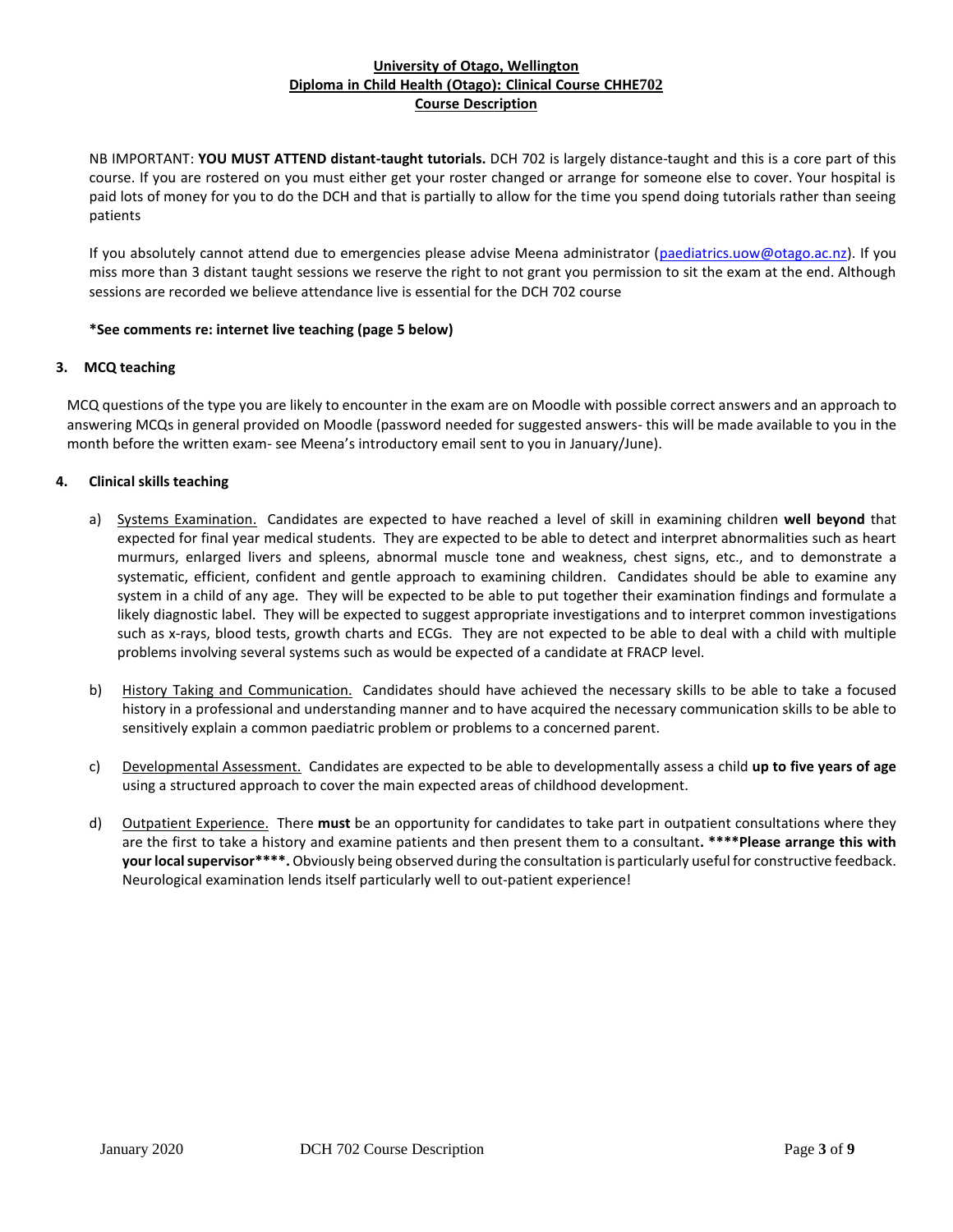## **B. Teaching Resources**

## **1. Local Hospital Resources**

Local hospitals have readily available the **most recent edition** of a standard paediatric reference text, such as Nelson's Textbook of Paediatrics, for candidates' use. The text should preferably be located in the place of work so candidates can readily access it during day-to-day work.

I regularly inspect hospitals taking part in the DCH Otago and can confirm these are in place..

Candidates are expected to have access to both e-mail and high-speed Internet. Candidates should also have access to Medlinetype literature searching, preferably from a site readily accessible from their place of work. The resource called "Up To Date" is also very useful although not the last word in paediatrics and you should not rely on this only. Note many internet-based resources tend to be lacking in topics which are not the result of recent research. These topics can always be found in textbooks such as Nelson's.

## **2. Personal Texts**

Candidates are expected to purchase a standard basic paediatric text for the purposes of studying for the DCH 702 paper. The recommended texts is:

a) I*llustrated Textbook of Paediatrics*, ed. T. Lissauer and G. Clayden (published by Mosby 5 th edition 2018!). <https://www.elsevier.com/books/illustrated-textbook-of-paediatrics/lissauer/978-0-7234-3871-7>

This is available at very reasonable cost. **Candidatesshould expect to be examined on any of the content of either of these books as well as extra material provided to accompany distant-taught tutorials.** 

#### **IMPORTANT**

Candidates should be aware there is no textbook exactly suited to the DCH course and the above basic text is essentially designed for undergraduates. By regularly making use of reference texts to explore topics and problems as they present during the clinical attachment candidates will reach the level expected of them. By this stage of your career we hope your learning will be largely self-directed. You should feel free to contact your local supervisor for advice where to find **information if you cannot find this for yourself**

#### **3. Distant Teaching Resources**

- 1. Candidates are supplied via Moodle up-to-date reading material and references detailing topics covered in teleconferences as well assome extra topics at present not the subject of a teleconference. Candidates are expected to study the relevant text before the teleconference takes place.
- 2. Multiple-choice questions in the style of the MCQ final examination will be supplied to candidates at the start of each semester**.**
- 3. Past examples of the DCH Extended Essay question (EEQs) are available from the University of Otago website. Forsecurity reasons past examples of questions from the MCQ paper cannot at present be released but a proportion will eventually be made available each year.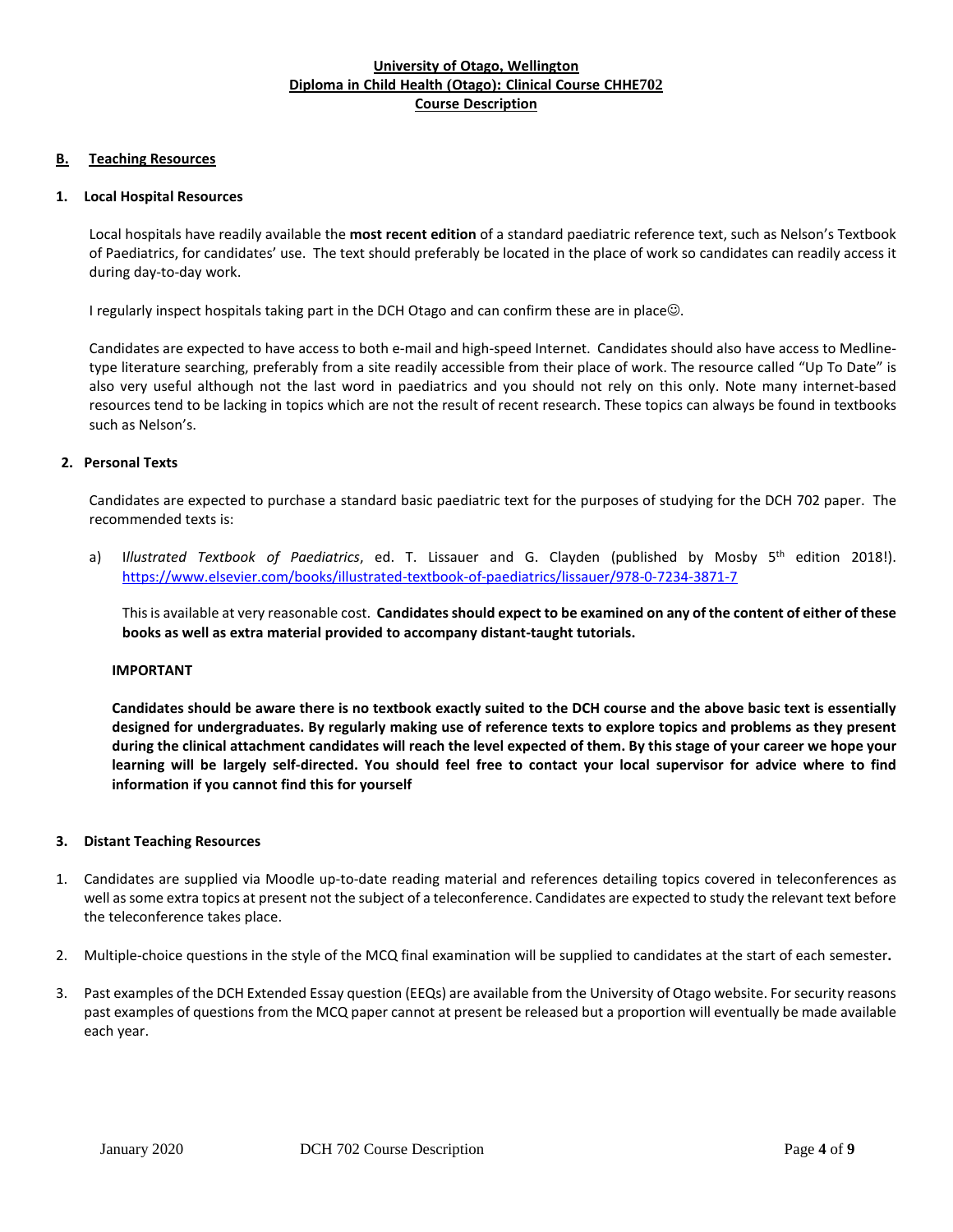#### **Internet-based distant teaching: Zoom**

We now almost exclusively use live internet-based teaching for distant tutorials. The medium chosen (Zoom) allows **live one-onone** teaching where the tutor has direct visual contact with each candidate separately as long as all candidates have access to their own computer. **YOU MUST NOT SHARE COMPUTERS**! This allows students to view any teaching material available on the tutor's computer in real time, including videos and animations, drawings, web sites etc. Tutors can bring new teaching material that may have been acquired since the start of the course. They can point out things on movies or slides with their cursor. Candidates can type in questions or conversations, and candidates unable to attend the tutorial can view it later as tutorials will be recorded although you are expected to attend most tutorials. Candidates can form "break-out" groups if necessary and can see and hear each other.

#### **System requirements: important**

Note, the system does require a few basics: each candidate must use a *quality* **webcam with microphone** and **headphones**. **The computer's loudspeakers must be muted to prevent a feedback loop.** The only software required apart from a standard internet browser like Internet Explorer, Chrome or Mozilla Firefox is available at the Zoom link. You can of course also take part in your teaching sessions from home: You will need a reasonable internet connection speed and don't forget your webcams/microphone/headsets. You can even use Zoom on a smartphone although we don't recommend this!

NB the webcam that comes with most laptops is NOT suitable

#### **Does Zoom cost anything?**

All costs are met by the University of Otago and we save money by not having to pay Telecom huge audioconference fees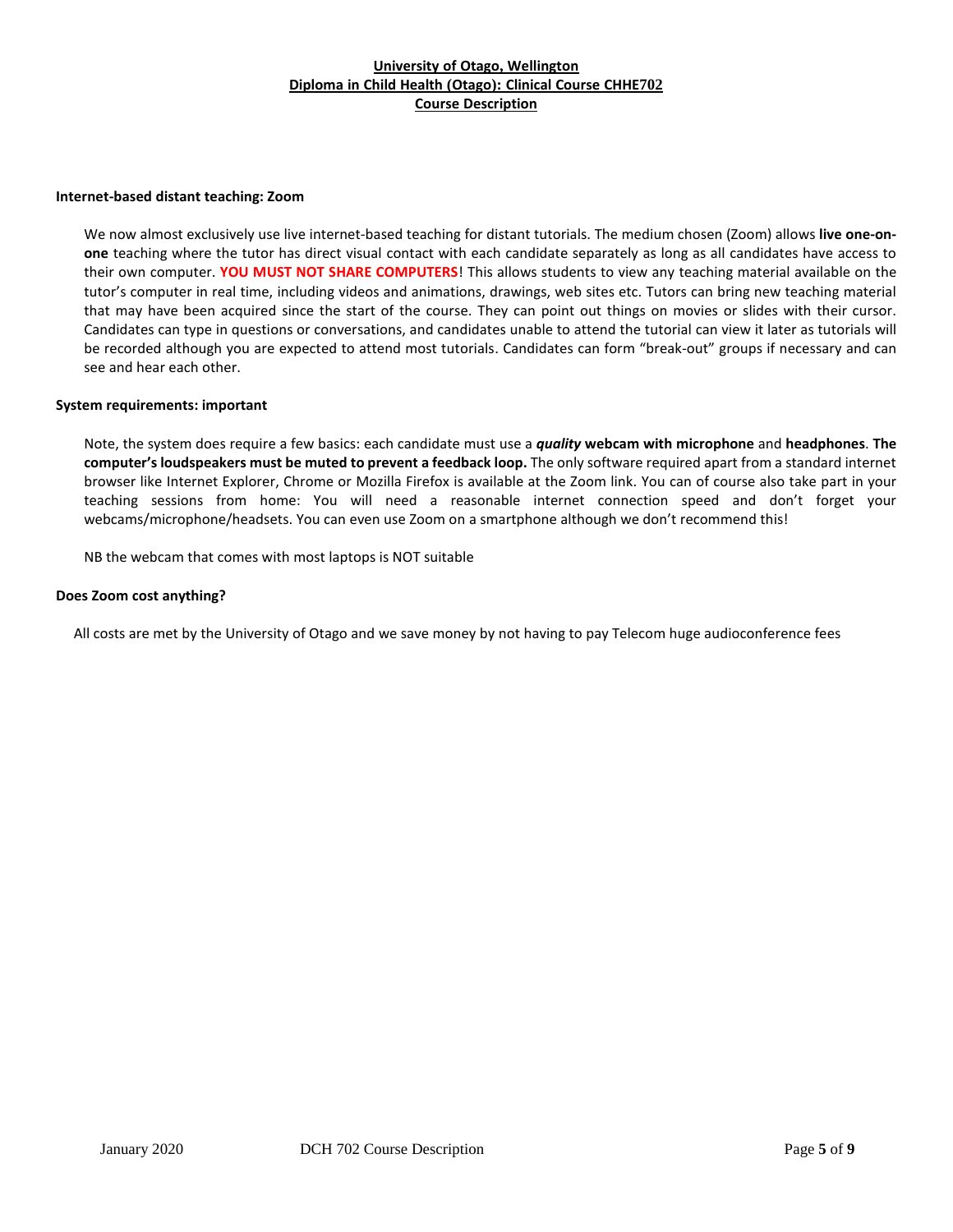# **C. Maintaining Standards**

- **1. Supervisor training.** Local supervisors not involved with examining for the DCH clinical exam on a regular basis (i.e. those not working in one of the three Schools of Medicine of the University of Otago) will be invited regularly to attend the DCH 702 clinical examination in an observer capacity. This will give them an insight into the level of skill and knowledge expected of candidates.
- **2 External Examiners.** An external examiner from another medical school outside the University of Otago offering a Diploma of Child Health or equivalent examination will be invited to take part in the DCH clinical examination from time to time. This will provide valuable feedback on standards being set by the Otago DCH in comparison to other equivalent diplomas.
- **3 CHHE 702 Convenor visits to paediatric centres outside the Schools of Medicine.** The Convenor of the 702 will visit centres outside the three Schools of Medicine as often as necessary to obtain an insight into what local facilities are available. This will include reviewing library material and facilities, teaching areas, out-patient areas, types of local teaching programme being offered etc, as well as discussing the course with candidates past and present, local supervisors and other staff involved with teaching. If the standards are felt not to be adequate, suggestions will be made as to how these might best be achieved and a further visit will be arranged.
- **4 Student Feedback.** After the clinical examination, students will be circulated with a confidential questionnaire designed by the University of Otago Higher Education Development Centre (HEDC). This feedback will be used to further improve the 702 course and provide feedback to the Clinical Training Agency (CTA) which helps fund the Diploma. Students are also free to provide suggestions for improvements to the course as well as general feedback during teleconference sessions with the course convenor and at any other time. These sessions are kept informal to encourage this form of discussion.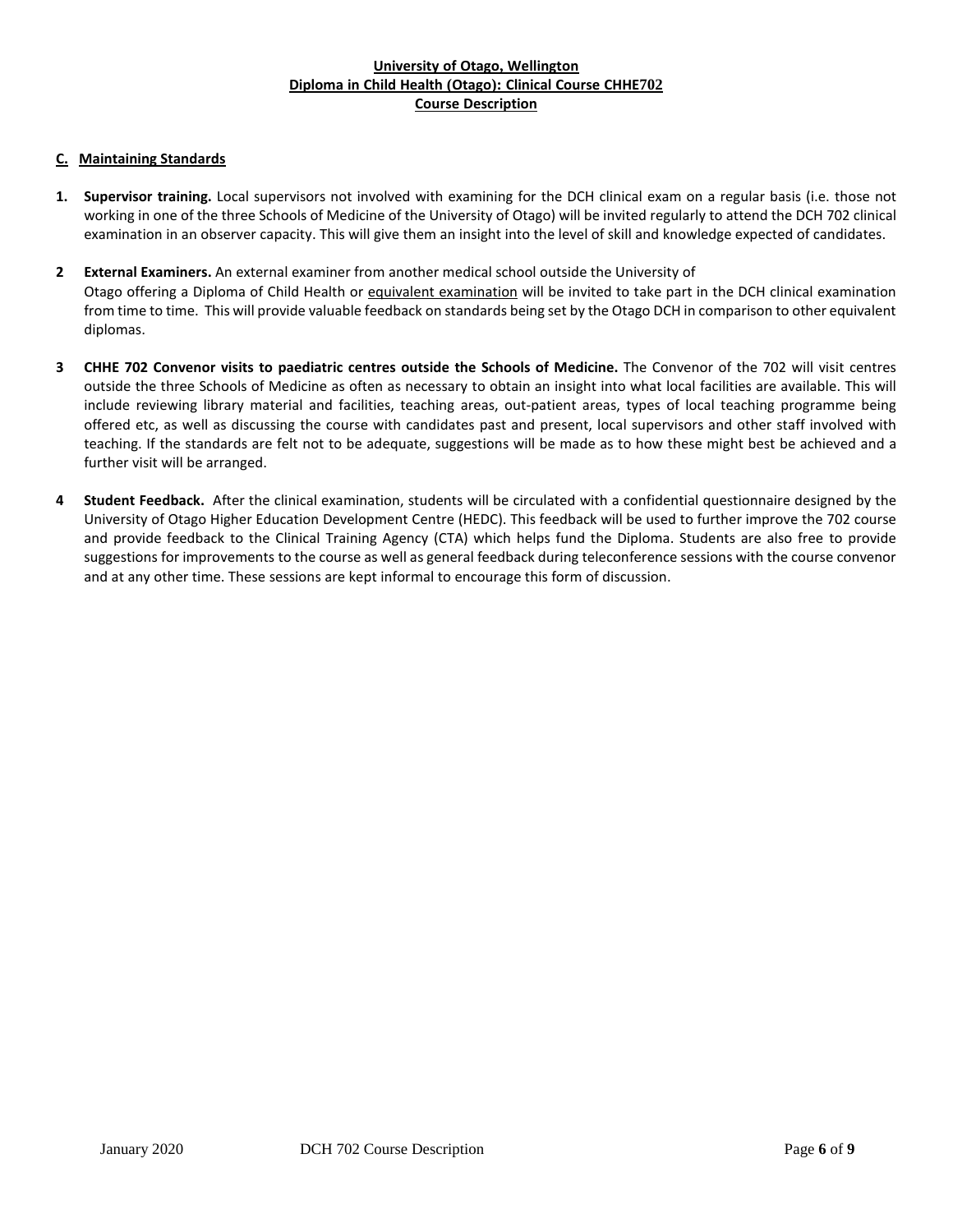## **D. Examinations**

The CHHE 702 is examined in June/July and November/December each year over a 2-day period. It has both a **written** and **clinical** component. Candidates must pass both the written and clinical components in order to pass the CHHE 702.

Candidates will be expected to arrive at the clinical examination centre on the **Wednesday afternoon** *prior* to the written and clinical exam and sit the written exam and data interpretation station at the same centre on the **Thursday morning** with the clinical exam being on the **Friday morning**. Candidates will normally be free to return home by the **Friday afternoon**.

## **1. The written examination.**

The CHHE 702 written is based on:

- **a)** A multiple choice question paper of type A design, i.e. a stem with only one answer correct. This will allow the candidates to demonstrate a breadth of knowledge in paediatrics. The one-hour multi-choice paper consists of 50 questions with 5 options each; the MCQ generates **40%** of the final written mark. Candidates write on a special multiple choice paper Moodle electronic document ensuring the questionsremain secure and can be used on several occasions if necessary.
- **b)** Three 20-minute extended essay (EEQ) type questions(20% each, total **60%**): in these the candidate is given a clinical stem, often with the addition of a photograph, of a common or important clinical problem. The question is displayed digitally within Moodle and the candidate supplied with a Moodle answer page. A question at the end of the page is followed by a request to move to the next page when the candidate has answered.. The next page is then displayed with the correct answer to the question or problem set on the previous page and asks a new question to develop the problem already discussed on the previous page. The candidate is therefore not disadvantaged in subsequent parts of the paper if they get the first or subsequent stem wrong. Accurate timing is important as the whole system runs on Moodle and you cannot go back to correct a previous page $\odot$ .

# **NB it is up to you to keep to time for each section (time allowed is displayed). If you run out of time you will be unable to complete the question with inevitable loss of marks!**

**c)** A data interpretation station, consisting of slides, videos, X-rays etc with clinical questions attached. This station is usually 30 minutes in length. The station concentrates on *interpretation* of clinical signs rather than on knowledge. Thisstation is marked with the *clinical* exam and comprises 20% of the final mark for the clinical examination. Usually there will be about 30 questions, i.e. **1 minute to answer each question!**

## **2. The clinical examination**

This will take the form of an **Objective Structured Clinical Examination (OSCE)** in which candidates will rotate through a series of clinical stations lasting 15 minutes each (including time to get from one station to the next). The OSCE will always contain:

- i) 2 clinical examination stations (20% each) at which candidates will be asked to examine a system and comment on any abnormalities they have recognised; they will be marked on the standards set in the paragraph on clinical examination described above. Systems examined will include **two in total** out of Cardiovascular, Central Nervous, Abdominal or Respiratory Systems. You can expect there will be abnormal signs ( not absolutely always)
- ii) Either a history-taking station at which they will be asked to take a history from a parent, or a communication skills station at which they will be asked explain a clinical problem to a parent, or both. (20%)
- iii) A developmental station assessing the developmental skills described above (20%)

All three centres use the same marking schedule.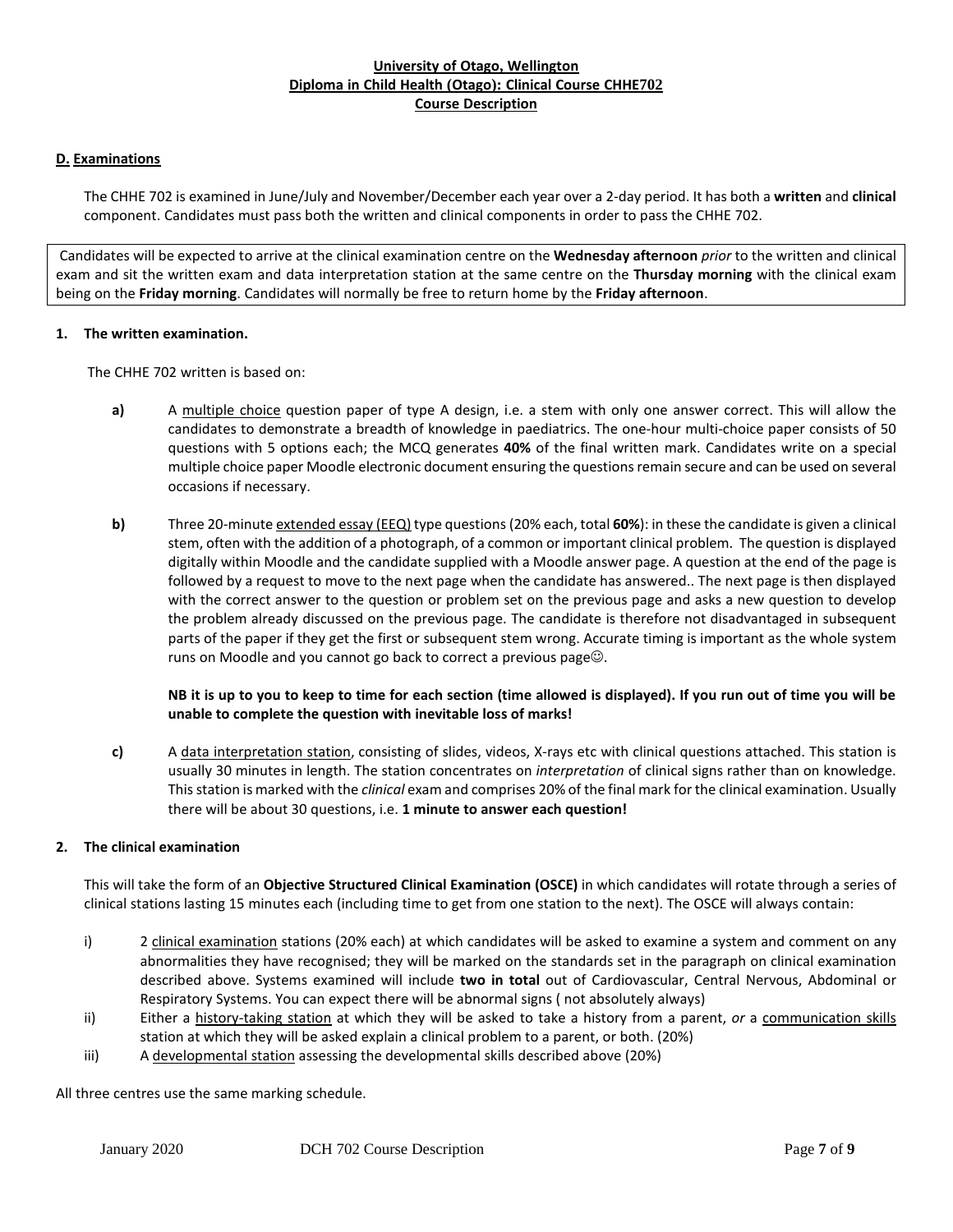## **Marking the clinical examination**

The clinical examination skills, history-taking and developmental stations (clinical stations, paragraphs (i) – (iii) above) are each worth 20 per cent of the clinical exam (total 80%) with the extra 20 per cent being derived from the data interpretation station.

# **IMPORTANT**

If a candidate fails two or more of these clinical stations they cannot pass the clinical examination and therefore the CHHE 702 **exam as a whole, however high marks they may have achieved in the remaining stations or written exam.**

The data interpretation station is also worth 20 percent of the clinical examination exam but failure in this station does not necessarily lead to failure of the clinical exam, as long as the combined marks for the clinical exam as a whole are more than 49 percent. A mark of 49 percent represents a fail.

Results will be available on Moodle as soon as the whole paper has been marked- and will be forwarded to your supervisor with individual comments on your performance in each station, in particular if there were stations in the OSCE where you struggled a bit.

## **The unsuccessful candidate**

A candidate who fails either the written or clinical component of the CHHE 702 only, may, with the approval of representatives of the DCH Heads of Departments, be admitted to a special examination in that component only. This will be taken at the next opportunity, usually at the scheduled examination time at the end of the following semester. The DCH Heads of Departments or their representatives may require a candidate who has failed the clinical component to attend further clinical teaching sessions and/or partake in further employment in an approved paediatric position before being permitted to re-present themselves for the clinical examination. Resitting the CHHE 702 or the clinical examination will incur a further fee. Failure on the second occasion or a delay of more than 12 months before re-sitting the exam will necessitate repeating the full paper and paying the full fee for the CHHE 702 component.

#### **Awarding of the DCH**

Candidates who pass both the CHHE 701 and CHHE 702 shall be awarded the DCH Diploma. An overall mark for the DCH will comprise **75% of the CHHE 702 mark and 25% of the CHHE 701 mark combined.**

- **a)** Candidates achieving an **overall** mark of 70-79% will achieve a pass in the DCH **with credit**
- **b)** Candidates achieving an **overall** mark of 80% or more will achieve a pass in the DCH **with distinction**

#### **Certificate of Proficiency in CHHE702**

Occasionally candidates may wish to only sit the CHHE702, without the CHHE701. If they pass this, they can be awarded a Certificate of Proficiency from Otago University.